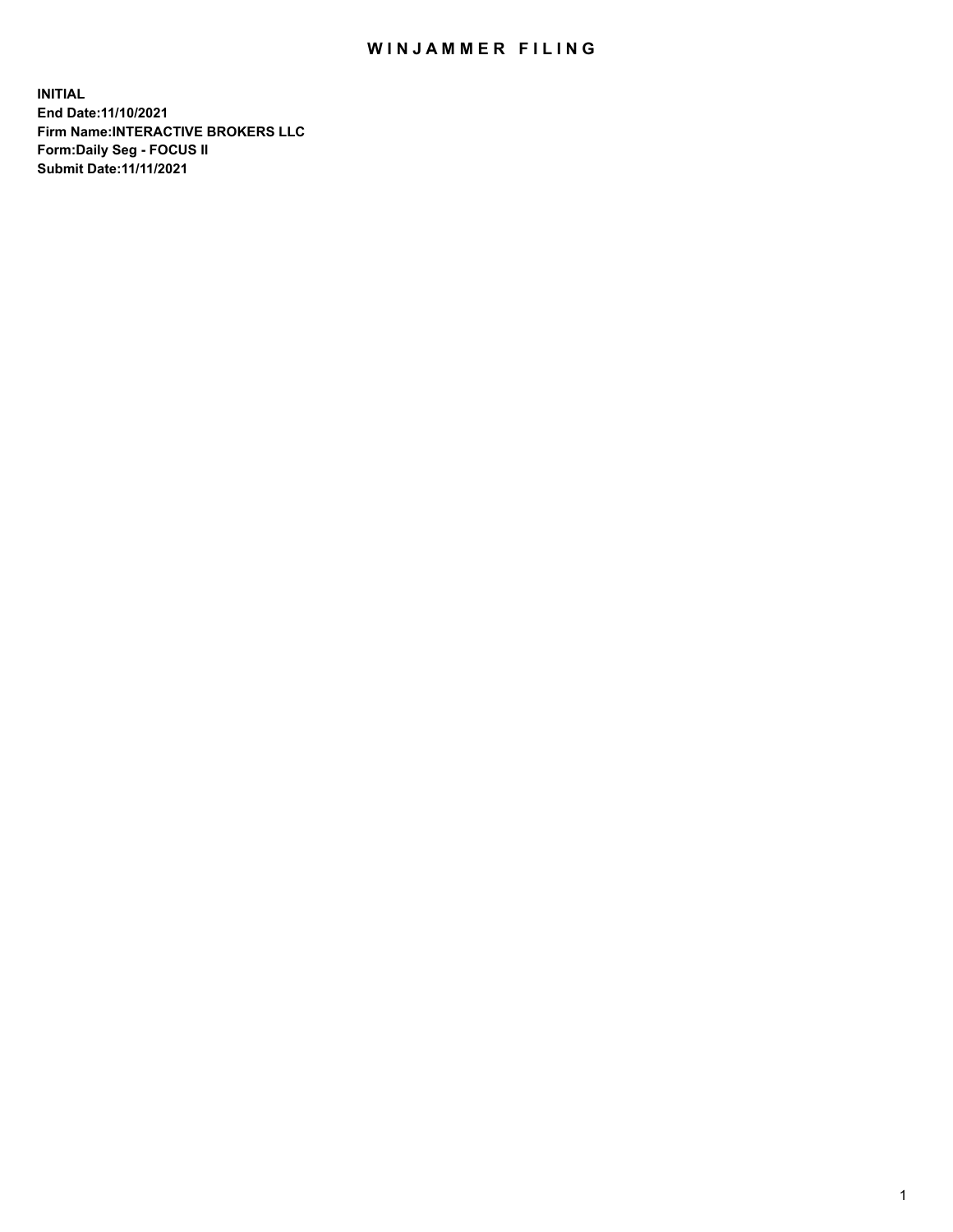**INITIAL End Date:11/10/2021 Firm Name:INTERACTIVE BROKERS LLC Form:Daily Seg - FOCUS II Submit Date:11/11/2021 Daily Segregation - Cover Page**

| Name of Company                                                                                                                                                                                                                                                                                                                | <b>INTERACTIVE BROKERS LLC</b>                                                                           |
|--------------------------------------------------------------------------------------------------------------------------------------------------------------------------------------------------------------------------------------------------------------------------------------------------------------------------------|----------------------------------------------------------------------------------------------------------|
| <b>Contact Name</b>                                                                                                                                                                                                                                                                                                            | James Menicucci                                                                                          |
| <b>Contact Phone Number</b>                                                                                                                                                                                                                                                                                                    | 203-618-8085                                                                                             |
| <b>Contact Email Address</b>                                                                                                                                                                                                                                                                                                   | jmenicucci@interactivebrokers.c<br>om                                                                    |
| FCM's Customer Segregated Funds Residual Interest Target (choose one):<br>a. Minimum dollar amount: ; or<br>b. Minimum percentage of customer segregated funds required:% ; or<br>c. Dollar amount range between: and; or<br>d. Percentage range of customer segregated funds required between:% and%.                         | $\overline{\mathbf{0}}$<br>$\overline{\mathbf{0}}$<br>155,000,000 245,000,000<br>0 <sub>0</sub>          |
| FCM's Customer Secured Amount Funds Residual Interest Target (choose one):<br>a. Minimum dollar amount: ; or<br>b. Minimum percentage of customer secured funds required:%; or<br>c. Dollar amount range between: and; or<br>d. Percentage range of customer secured funds required between:% and%.                            | $\overline{\mathbf{0}}$<br>$\overline{\mathbf{0}}$<br>80,000,000 120,000,000<br>00                       |
| FCM's Cleared Swaps Customer Collateral Residual Interest Target (choose one):<br>a. Minimum dollar amount: ; or<br>b. Minimum percentage of cleared swaps customer collateral required:% ; or<br>c. Dollar amount range between: and; or<br>d. Percentage range of cleared swaps customer collateral required between:% and%. | $\overline{\mathbf{0}}$<br>$\underline{\mathbf{0}}$<br>$\underline{0}$ $\underline{0}$<br>0 <sub>0</sub> |

Attach supporting documents CH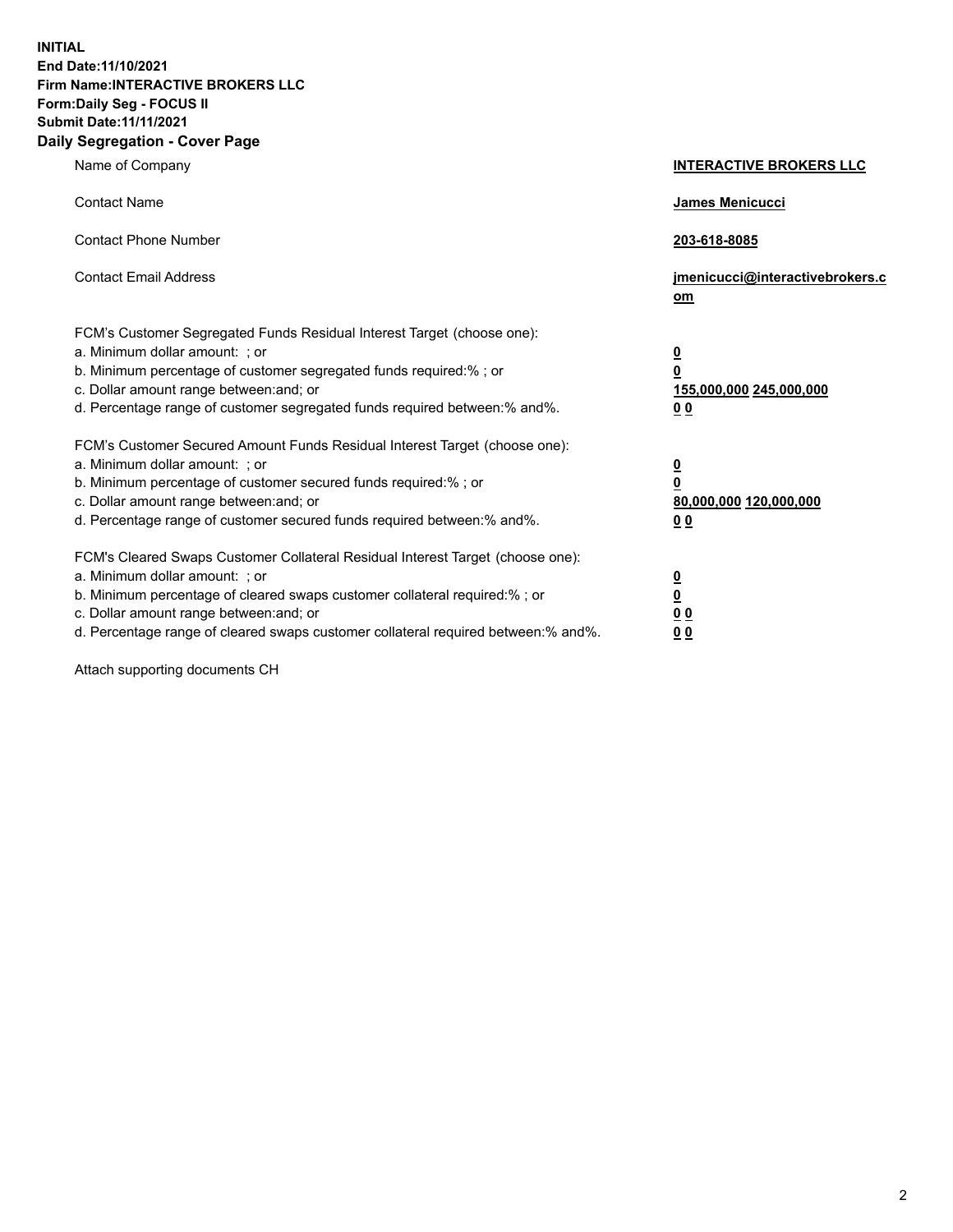## **INITIAL End Date:11/10/2021 Firm Name:INTERACTIVE BROKERS LLC Form:Daily Seg - FOCUS II Submit Date:11/11/2021 Daily Segregation - Secured Amounts**

|     | Dany Ocgregation - Occurea Anioants                                                               |                                   |
|-----|---------------------------------------------------------------------------------------------------|-----------------------------------|
|     | Foreign Futures and Foreign Options Secured Amounts                                               |                                   |
|     | Amount required to be set aside pursuant to law, rule or regulation of a foreign                  | $0$ [7305]                        |
|     | government or a rule of a self-regulatory organization authorized thereunder                      |                                   |
| 1.  | Net ledger balance - Foreign Futures and Foreign Option Trading - All Customers                   |                                   |
|     | A. Cash                                                                                           | 514,940,250 [7315]                |
|     | B. Securities (at market)                                                                         | $0$ [7317]                        |
| 2.  | Net unrealized profit (loss) in open futures contracts traded on a foreign board of trade         | $-5,337,512$ [7325]               |
| 3.  | Exchange traded options                                                                           |                                   |
|     | a. Market value of open option contracts purchased on a foreign board of trade                    | 156,200 [7335]                    |
|     | b. Market value of open contracts granted (sold) on a foreign board of trade                      | -13,765 [7337]                    |
| 4.  | Net equity (deficit) (add lines 1. 2. and 3.)                                                     | 509,745,173 [7345]                |
| 5.  | Account liquidating to a deficit and account with a debit balances - gross amount                 | <b>5,998</b> [7351]               |
|     | Less: amount offset by customer owned securities                                                  | 0 [7352] 5,998 [7354]             |
| 6.  | Amount required to be set aside as the secured amount - Net Liquidating Equity                    | 509,751,171 [7355]                |
|     | Method (add lines 4 and 5)                                                                        |                                   |
| 7.  | Greater of amount required to be set aside pursuant to foreign jurisdiction (above) or line<br>6. | 509,751,171 [7360]                |
|     | FUNDS DEPOSITED IN SEPARATE REGULATION 30.7 ACCOUNTS                                              |                                   |
| 1.  | Cash in banks                                                                                     |                                   |
|     | A. Banks located in the United States                                                             | 65,283,106 [7500]                 |
|     | B. Other banks qualified under Regulation 30.7                                                    | 0 [7520] 65,283,106 [7530]        |
| 2.  | <b>Securities</b>                                                                                 |                                   |
|     | A. In safekeeping with banks located in the United States                                         | 320,988,000 [7540]                |
|     | B. In safekeeping with other banks qualified under Regulation 30.7                                | 0 [7560] 320,988,000 [7570]       |
| 3.  | Equities with registered futures commission merchants                                             |                                   |
|     | A. Cash                                                                                           | $0$ [7580]                        |
|     | <b>B.</b> Securities                                                                              | $0$ [7590]                        |
|     | C. Unrealized gain (loss) on open futures contracts                                               | $0$ [7600]                        |
|     | D. Value of long option contracts                                                                 | $0$ [7610]                        |
|     | E. Value of short option contracts                                                                | 0 [7615] 0 [7620]                 |
| 4.  | Amounts held by clearing organizations of foreign boards of trade                                 |                                   |
|     | A. Cash                                                                                           | $0$ [7640]                        |
|     | <b>B.</b> Securities                                                                              | $0$ [7650]                        |
|     | C. Amount due to (from) clearing organization - daily variation                                   | $0$ [7660]                        |
|     | D. Value of long option contracts                                                                 | $0$ [7670]                        |
|     | E. Value of short option contracts                                                                | 0 [7675] 0 [7680]                 |
| 5.  | Amounts held by members of foreign boards of trade                                                |                                   |
|     | A. Cash                                                                                           | 239,371,153 [7700]                |
|     | <b>B.</b> Securities                                                                              | $0$ [7710]                        |
|     | C. Unrealized gain (loss) on open futures contracts                                               | 7,041,462 [7720]                  |
|     | D. Value of long option contracts                                                                 | 156,200 [7730]                    |
|     | E. Value of short option contracts                                                                | -13,765 [7735] 246,555,050 [7740] |
| 6.  | Amounts with other depositories designated by a foreign board of trade                            | $0$ [7760]                        |
| 7.  | Segregated funds on hand                                                                          | $0$ [7765]                        |
| 8.  | Total funds in separate section 30.7 accounts                                                     | 632,826,156 [7770]                |
| 9.  | Excess (deficiency) Set Aside for Secured Amount (subtract line 7 Secured Statement               | 123,074,985 [7380]                |
|     | Page 1 from Line 8)                                                                               |                                   |
| 10. | Management Target Amount for Excess funds in separate section 30.7 accounts                       | 80,000,000 [7780]                 |
| 11. | Excess (deficiency) funds in separate 30.7 accounts over (under) Management Target                | 43,074,985 [7785]                 |
|     |                                                                                                   |                                   |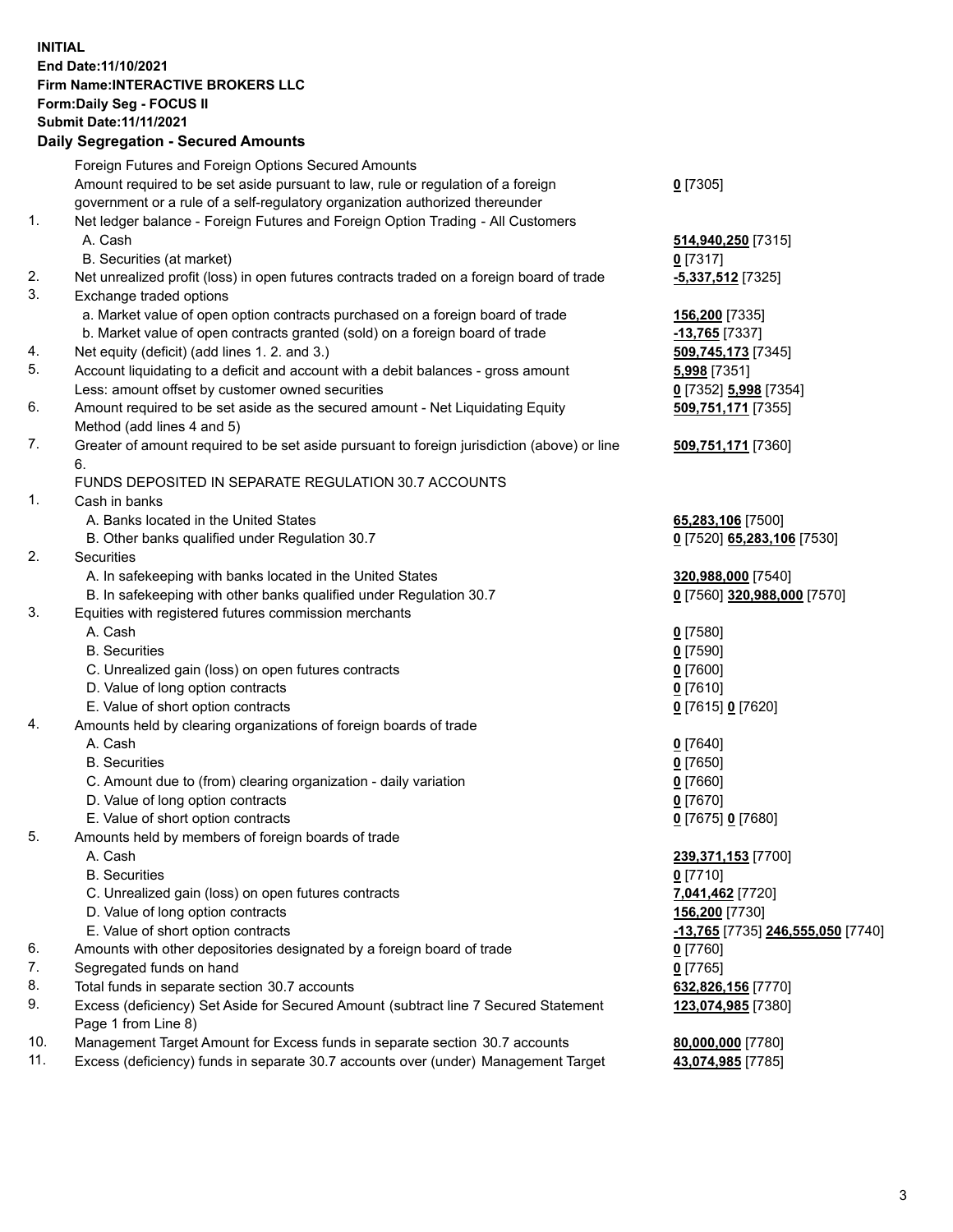**INITIAL End Date:11/10/2021 Firm Name:INTERACTIVE BROKERS LLC Form:Daily Seg - FOCUS II Submit Date:11/11/2021 Daily Segregation - Segregation Statement** SEGREGATION REQUIREMENTS(Section 4d(2) of the CEAct) 1. Net ledger balance A. Cash **7,303,430,010** [7010] B. Securities (at market) **0** [7020] 2. Net unrealized profit (loss) in open futures contracts traded on a contract market **274,851,277** [7030] 3. Exchange traded options A. Add market value of open option contracts purchased on a contract market **483,464,068** [7032] B. Deduct market value of open option contracts granted (sold) on a contract market **-416,335,107** [7033] 4. Net equity (deficit) (add lines 1, 2 and 3) **7,645,410,248** [7040] 5. Accounts liquidating to a deficit and accounts with debit balances - gross amount **1,161,170** [7045] Less: amount offset by customer securities **0** [7047] **1,161,170** [7050] 6. Amount required to be segregated (add lines 4 and 5) **7,646,571,418** [7060] FUNDS IN SEGREGATED ACCOUNTS 7. Deposited in segregated funds bank accounts A. Cash **1,730,253,397** [7070] B. Securities representing investments of customers' funds (at market) **3,682,333,720** [7080] C. Securities held for particular customers or option customers in lieu of cash (at market) **0** [7090] 8. Margins on deposit with derivatives clearing organizations of contract markets A. Cash **1,991,071,483** [7100] B. Securities representing investments of customers' funds (at market) **517,498,528** [7110] C. Securities held for particular customers or option customers in lieu of cash (at market) **0** [7120] 9. Net settlement from (to) derivatives clearing organizations of contract markets **-36,477,629** [7130] 10. Exchange traded options A. Value of open long option contracts **483,243,701** [7132] B. Value of open short option contracts **-416,198,723** [7133] 11. Net equities with other FCMs A. Net liquidating equity **0** [7140] B. Securities representing investments of customers' funds (at market) **0** [7160] C. Securities held for particular customers or option customers in lieu of cash (at market) **0** [7170] 12. Segregated funds on hand **0** [7150] 13. Total amount in segregation (add lines 7 through 12) **7,951,724,477** [7180] 14. Excess (deficiency) funds in segregation (subtract line 6 from line 13) **305,153,059** [7190] 15. Management Target Amount for Excess funds in segregation **155,000,000** [7194] 16. Excess (deficiency) funds in segregation over (under) Management Target Amount Excess **150,153,059** [7198]